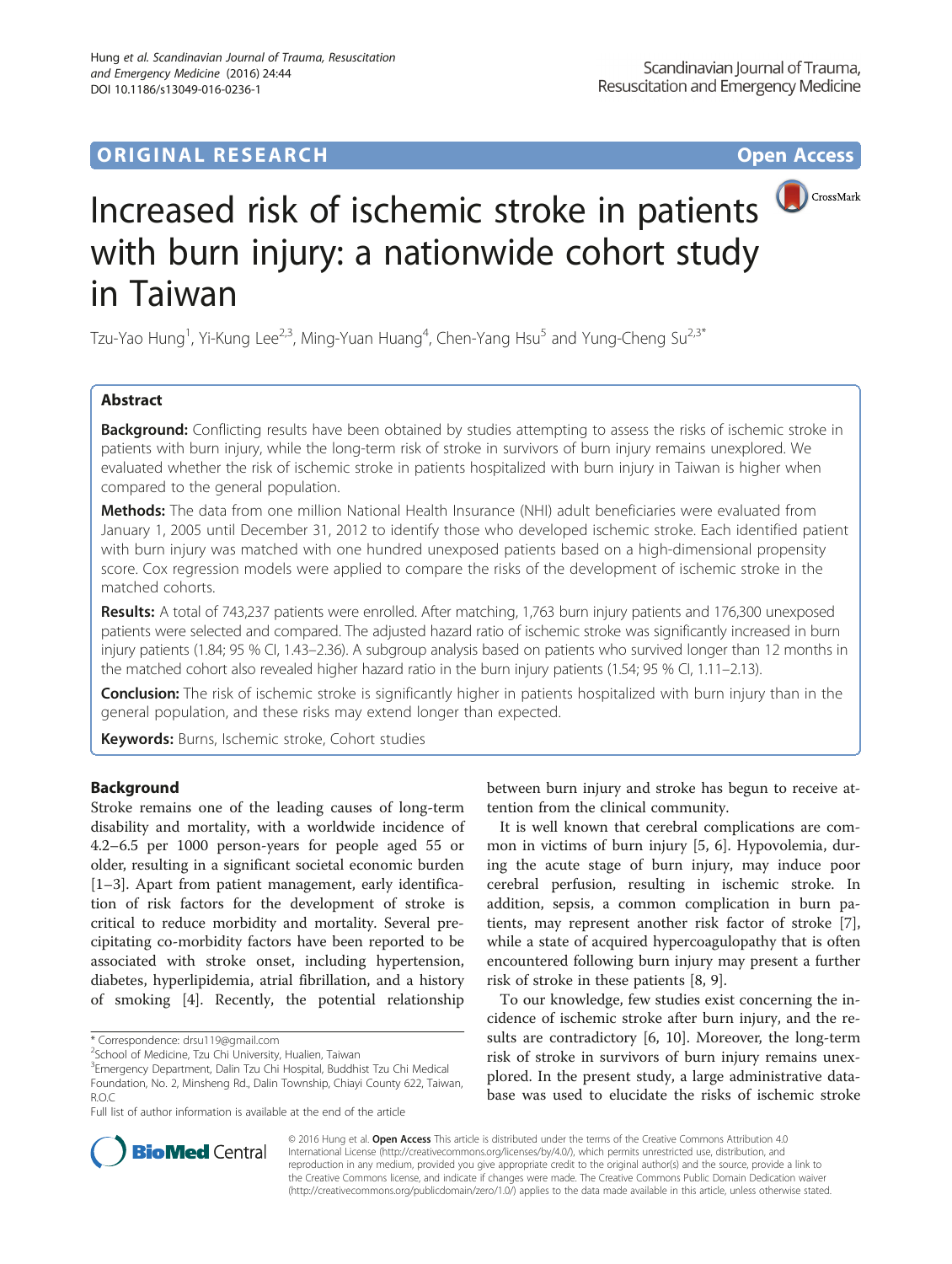in burn injury patients in Taiwan. High-dimensional propensity score (hdPS) matching (i.e., a semi-automated statistical method) was used to address possible confounding. The results of this study may help clinicians to identify individuals at possible risk for stroke.

## Methods

## Ethics statement

This study was conducted in accordance to the tenets of the Helsinki Declaration. The Institutional Review Board of Dalin Tzu Chi Hospital, Buddhist Tzu Chi Medical Foundation, Taiwan, approved the study. The need for informed consent was waived because patient record/ information was anonymous and no identifiers were employed.

## Database

The Taiwanese National Health Insurance (NHI) program was initiated in 1995, and has been described in detail previously [\[11](#page-6-0)–[13\]](#page-7-0). Utilizing the Longitudinal Health Insurance Database (2005), a dataset comprising 1,000,000 individuals who were representative beneficiaries of the NHI program was randomly sampled.

## Study population

The representative population sample was systematically tracked between January 1, 2003 and December 31, 2012. Individuals aged >18 years who were alive in 2005 were initially identified. Burn injury was defined by the ICD-9-CM codes 940–949. Only patients hospitalized for burn injuries were enrolled in the study, thereby excluding those sustaining mild burns. Ischemic stroke was defined by ICD-9-CM codes 433–437 [\[14](#page-7-0)]. To maximize the scope of our study, we included only those patients hospitalized for stroke. Patients with burn injuries and any type of stroke diagnosed before January 1, 2005 were excluded from the study to ensure all enrolled cases and events were new. We chose to focus on ischemic stroke alone to avoid any possible overlap between the ICD-9-CM codes for traumatic intracranial hemorrhage and hemorrhagic stroke. Patients diagnosed with hemorrhagic stroke during follow-up were also excluded. After excluding patients according to the aforementioned criteria, we identified 1,787 patients hospitalized with burn injuries and 741,510 without burn injuries. Each group was followed from the hospitalization date or January 1, 2005 (baseline) to December 31, 2012 (end of the study period) for verification of a diagnosis of ischemic stroke during the study period. Patients who were no longer beneficiaries of the NHI Program (due to death or transfer) or were still healthy at the end of the follow-up period were carefully monitored (Fig. [1](#page-2-0)).

## Validation of exposure and outcome

We investigated the validity of the ICD-9-CM codes for the identification of burn injuries and ischemic stroke. The codes were validated by analyzing medical records randomly selected from the electronic database from 2010 to 2012 at the Dalin Tzu Chi Hospital, Buddhist Tzu Chi Medical Foundation. We then estimated the positive predictive value (PPV). A systematic chart review confirmed the diagnosis in 45 of 50 randomly selected patients with codes for burn injuries, thereby validating a PPV of 90 % (95 % CI, 78.2 %–96.7 %). In addition, the diagnosis was also confirmed in 47 of 50 randomly selected patients with codes for ischemic stroke, validating a PPV of 94 % (95 % CI, 83.5 %– 98.7 %).

## Pre-specified covariates

To better understand the effect of burn injury on the risk of ischemic stroke, several covariates were selected including age, sex, urbanization level (i.e., urban, suburban, and rural), and socioeconomic status (SES). Income-related insurance payment amounts were used as a proxy measure of individual SES at follow-up [\[15](#page-7-0)]. The prevalence of selected comorbidity factors (i.e., diabetes, hypertension, coronary artery disease, hyperlipidemia, history of alcohol intoxication, malignancies, heart failure, atrial fibrillation, history of smoking and peripheral artery disease) and the Charlson Comorbidity Index (CCI) were determined using discharge diagnoses either during outpatient clinic visits or hospitalizations before January 1, 2005. The CCI represents a scoring system with weighted factors of important concomitant diseases and is widely used in the ICD-9-CM coded administrative databases [\[14\]](#page-7-0).

## High dimensional propensity scores

The high-dimensional propensity score (hdPS), available as an SAS macro from the Brigham and Women's Hospital [[16, 17\]](#page-7-0), is a multistep, empirically driven algorithm that is used to adjust for confounding bias. Candidate covariates from predefined data dimensions, such as clinical treatment received, medications administered based on the Anatomical Therapeutic Chemical (ATC) Classification System, and coded diagnoses reported in this study from January 1, 2003 to December 31, 2004, were identified using the SAS macro. It automatically assesses the repetition of the same codes, prioritizes covariates, and identifies covariates for adjustment. We selected the top 500 variables most likely to result in a bias.

In addition to these 500 variables, the pre-selected covariates were analyzed with a logistic regression model to estimate the predicted probability (propensity score) of exposure of the study subjects to burn injuries when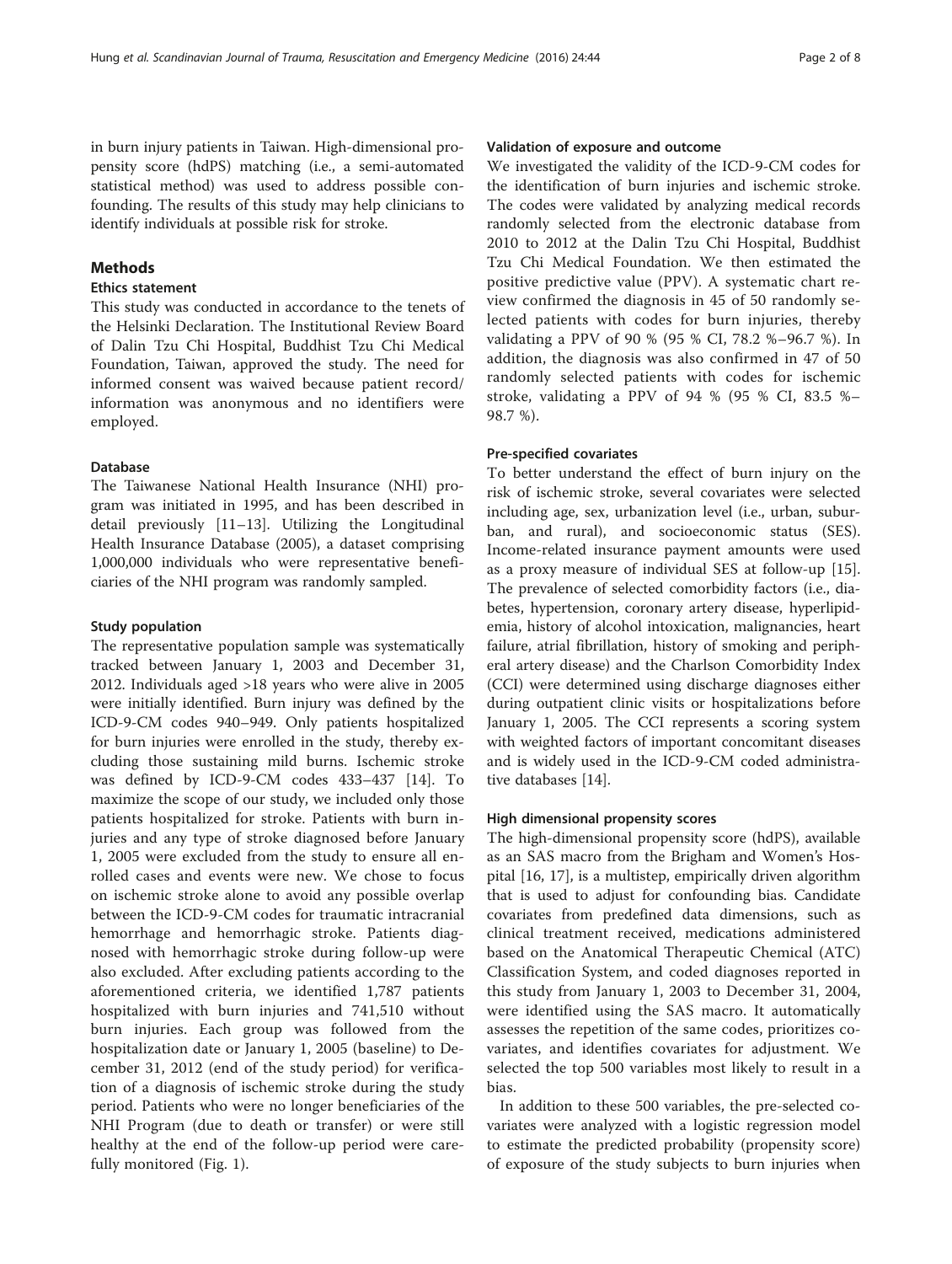<span id="page-2-0"></span>

compared with the healthy population. This exposure is conditional on all the included covariates. After using a standard greedy matching algorithm to match all burn injury patients with 100 non-burn injury patients having the closest propensity scores [\[18](#page-7-0), [19\]](#page-7-0), we compared the risk for the development of ischemic stroke between the two groups.

## Statistical analysis

We used an SAS statistical package (Version 9.4, SAS Institute, Inc., Cary, NC, USA), and STATA (Version 11.2, StataCorp, College Station, TX, USA) for all data analyses. All covariates except age and propensity scores were included as categorical variables (age and propensity scores were considered continuous variables). Categorical variables and continuous variables were compared using Pearson's chi-square test and a t test, respectively, to determine the baseline heterogeneity within the two groups. The cumulative risks of ischemic stroke were first determined by plotting the Nelson–Aalen curves. The hazard ratios (HRs) for ischemic stroke in patients with burn injury in the matched group were calculated using the Cox proportional hazard regression models after adjustment for age, gender, urbanization level, SES, diabetes, hypertension, coronary artery disease, hyperlipidemia, malignancies, heart failure, atrial fibrillation, peripheral artery disease, history of alcohol use and smoking, and CCI. Adjusted HRs were analyzed on the basis of the following parameters: (1) Hospitalization periods for subjects with or without burn injuries from baseline through the end of the study and (2) 12-month periods after hospitalization for burn injury and non-burn injury subjects from baseline through the end of the study to evaluate the long-term impact of burn injuries on the risk of ischemic stroke onset.

To further validate the accuracy of our results, we also performed sensitivity analyses to evaluate the extent of the effect of an unmeasured confounder on the results [[20\]](#page-7-0). A two-tailed *p*-value of 0.05 was considered significant.

## Results

The distribution of demographic characteristics and selected morbidities in both study groups is shown in Table [1](#page-3-0). There were 1,787 patients in the burn injury group and 741,510 in the unexposed group. The total follow-up time was 6,564 and 5,581,503 person-years, and the mean follow-up period was 3.67 and 7.53 years, respectively. Patients with burn injury were mostly male, older, and more likely to have diabetes, hypertension,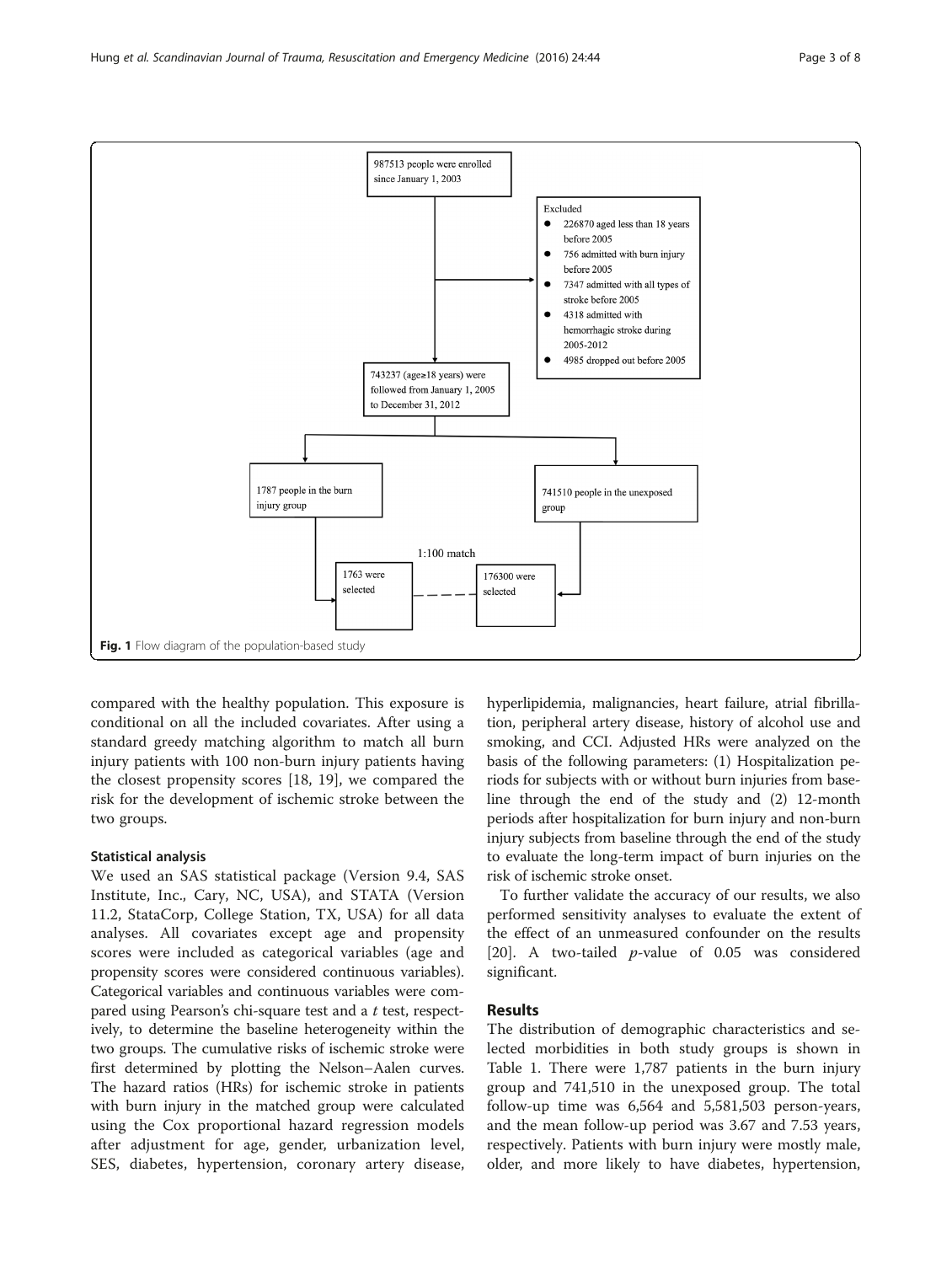| Variables, n (%)                   | Burn injury<br>group |        | Unexposed<br>group |        | P-value |  |
|------------------------------------|----------------------|--------|--------------------|--------|---------|--|
|                                    | $n = 1787$           |        | $n = 741510$       |        |         |  |
| Male                               | 1042                 | 58.3   | 362518             | 48.9   | < 0.001 |  |
| Mean age (SD)                      | 46.6                 | 17.4   | 42.6               | 16.4   | < 0.001 |  |
| Socioeconomic status               |                      |        |                    |        | < 0.001 |  |
| Low                                | 867                  | 48.5   | 312208             | 42.1   |         |  |
| Moderate                           | 740                  | 41.4   | 292075             | 39.4   |         |  |
| High                               | 180                  | 10.1   | 137167             | 18.5   |         |  |
| Urbanization level                 |                      |        |                    |        | < 0.001 |  |
| Urban                              | 867                  | 48.5   | 221749             | 29.9   |         |  |
| Suburban                           | 740                  | 41.4   | 341946             | 46.1   |         |  |
| Rural                              | 180                  | 10.1   | 177755             | 24.0   |         |  |
| Charlson Comorbidity Index         |                      |        |                    |        | <0.001  |  |
| $\Omega$                           | 1099                 | 61.5   | 501427             | 67.6   |         |  |
| 1                                  | 412                  | 23.1   | 147724             | 19.9   |         |  |
| $\geq$ 2                           | 276                  | 15.4   | 92299              | 12.4   |         |  |
| <b>Diabetes</b>                    | 191                  | 10.7   | 50273              | 6.8    | < 0.001 |  |
| Hypertension                       | 298                  | 16.7   | 106683             | 14.4   | 0.006   |  |
| Coronary artery disease            | 140                  | 7.8    | 42221              | 5.7    | < 0.001 |  |
| Hyperlipidemia                     | 176                  | 9.9    | 64947              | 8.8    | 0.104   |  |
| History of alcohol<br>intoxication | 40                   | 2.2    | 5288               | 0.7    | < 0.001 |  |
| Malignancies                       | 23                   | 1.3    | 11861              | 1.6    | 0.293   |  |
| heart failure                      | 20                   | 1.1    | 4402               | 0.6    | 0.004   |  |
| Atrial fibrillation                | 6                    | 0.3    | 2430               | 0.3    | 0.953   |  |
| Smoking                            | 1                    | 0.1    | 318                | 0.04   | 0.790   |  |
| Peripheral artery disease          | 13                   | 0.7    | 3898               | 0.5    | 0.239   |  |
| Stroke                             | 66                   | 3.7    | 20496              | 2.8    | 0.017   |  |
| Mean Propensity score (SD)         | 0.0069               | 0.0219 | 0.0024             | 0.0031 | < 0.001 |  |

<span id="page-3-0"></span>

|                     | Table 1 Baseline characteristics of the burn injury group and |  |  |  |
|---------------------|---------------------------------------------------------------|--|--|--|
| the unexposed group |                                                               |  |  |  |

p-Values less than 0.05 are presented as bold type

coronary artery disease, a history of alcohol intoxication, heart failure, and higher CCI. By the end of the followup period, 20,562 patients had been admitted for ischemic stroke (66 patients in the burn injury group and 20,496 in the unexposed group). The crude hazard ratio (HR) of ischemic stroke for the burn injury group was 2.64 (95 % confidence interval [CI], 2.07–3.36), and the Nelson-Aalen plot showed a higher cumulative risk in the burn injury group (Fig. 2).

Next, we matched 1,763 patients in the burn injury group with 176,300 in the unexposed group. In the subcohort, 6,860 patients were admitted for ischemic stroke, (62 in the burn injury group and 6,798 in the unexposed group. The distribution of all pre-specified covariates within the two subgroups was found to be similar and summarized in Table 2. A multivariate Cox regression



|        | Table 2 Baseline characteristics of the propensity matched |  |  |
|--------|------------------------------------------------------------|--|--|
| cohort |                                                            |  |  |

| Variables, n(%)                 | Burn injury<br>group<br>$n = 1763$ |        | Unexposed<br>group<br>$n = 176300$ |        | P-value   |  |
|---------------------------------|------------------------------------|--------|------------------------------------|--------|-----------|--|
|                                 |                                    |        |                                    |        |           |  |
| Male                            | 1028                               | 58.3   | 101561                             | 57.6   | 0.552     |  |
| Mean age (SD)                   | 46.6                               | 17.4   | 46.0                               | 17.3   | 0.155     |  |
| Socioeconomic status            |                                    |        |                                    |        | 0.410     |  |
| l ow                            | 847                                | 48.0   | 82936                              | 47.0   |           |  |
| Moderate                        | 736                                | 41.8   | 73690                              | 41.8   |           |  |
| High                            | 180                                | 10.2   | 19674                              | 11.2   |           |  |
| Urbanization level              |                                    |        |                                    |        | 0.546     |  |
| Urban                           | 365                                | 20.7   | 38300                              | 21.7   |           |  |
| Suburban                        | 834                                | 47.3   | 82999                              | 47.1   |           |  |
| Rural                           | 564                                | 32.0   | 55001                              | 31.2   |           |  |
| Charlson Comorbidity Index      |                                    |        |                                    |        | 0.441     |  |
| $\Omega$                        | 1096                               | 62.2   | 111944                             | 63.5   |           |  |
| 1                               | 402                                | 22.8   | 39449                              | 22.4   |           |  |
| $\geq$                          | 265                                | 15.0   | 24907                              | 14.1   |           |  |
| <b>Diabetes</b>                 | 181                                | 10.3   | 16578                              | 9.4    | 0.217     |  |
| Hypertension                    | 291                                | 16.5   | 28058                              | 15.9   | 0.500     |  |
| Coronary artery disease         | 135                                | 7.7    | 12299                              | 7.0    | 0.264     |  |
| Hyperlipidemia                  | 173                                | 9.8    | 16819                              | 9.5    | 0.698     |  |
| History of alcohol intoxication | 34                                 | 1.9    | 2653                               | 1.5    | 0.147     |  |
| Malignancies                    | 23                                 | 1.3    | 2300                               | 1.3    | 1.000     |  |
| heart failure                   | 20                                 | 1.1    | 1630                               | 0.9    | 0.360     |  |
| Atrial fibrillation             | 6                                  | 0.3    | 555                                | 0.3    | 0.849     |  |
| Smoking                         | 1                                  | 0.1    | 81                                 | 0.1    | 0.834     |  |
| Peripheral artery disease       | 13                                 | 0.7    | 1169                               | 0.7    | 0.702     |  |
| Stroke                          | 62                                 | 3.5    | 6798                               | 3.9    | 0.462     |  |
| Mean Propensity score (SD)      | 0.0051                             | 0.0063 | 0.0041                             | 0.0043 | $<$ 0.001 |  |

p-Values less than 0.05 are presented as bold type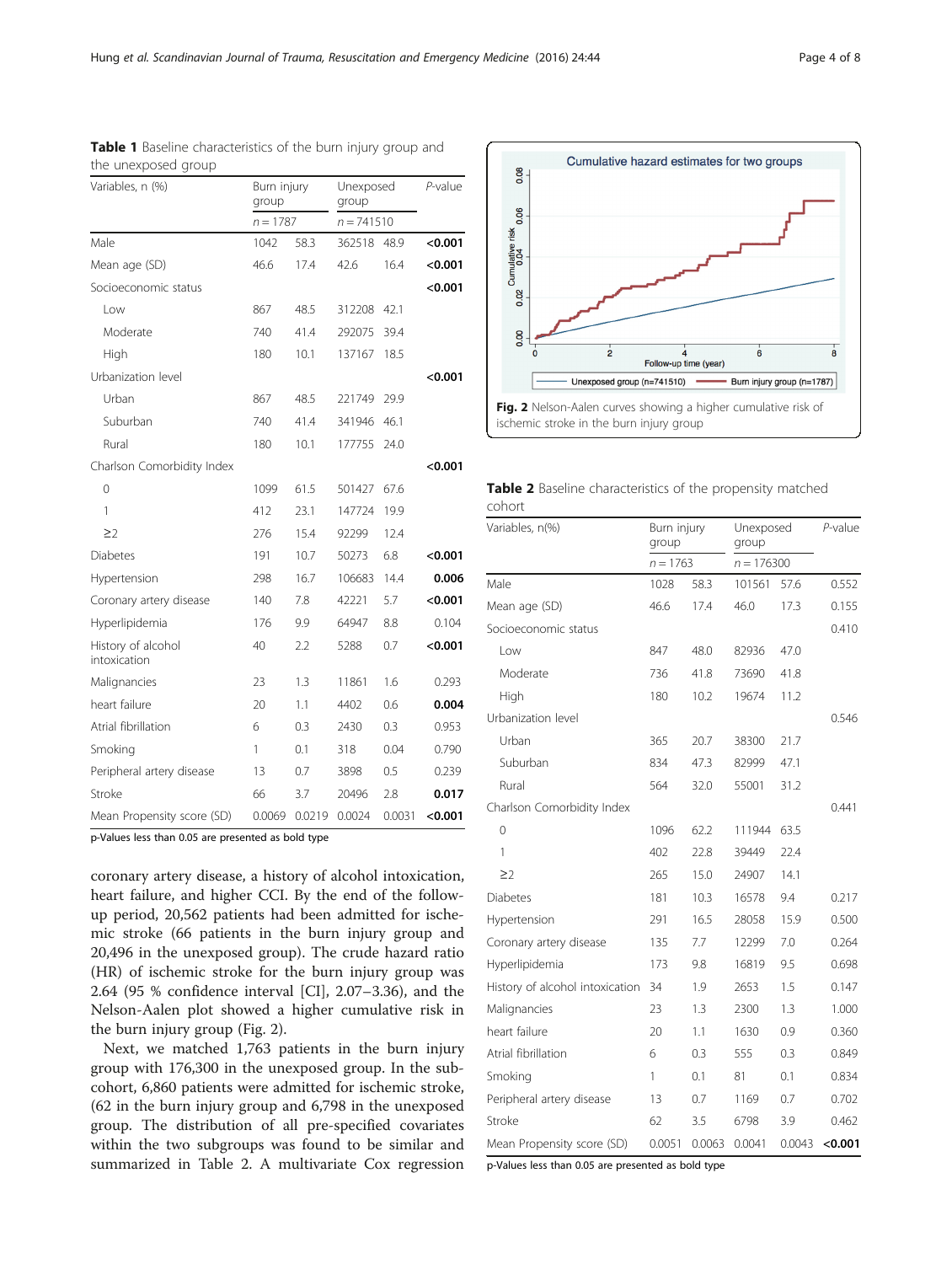model based on the pre-specified covariates was used to evaluate the adjusted HRs of ischemic stroke, which after controlling for age, gender, urbanization level, SES, diabetes, hypertension, coronary artery disease, hyperlipidemia, history of alcohol use, malignancies, heart failure, atrial fibrillation, history of smoking, peripheral artery disease and CCI, remained significantly higher in patients with burn injury (1.84; 95 % CI, 1.43–2.36;  $p <$ 0.001). All statistical results are summarized in Table 3.

A subgroup analysis based on subjects who were followed longer than 12 months in the matched cohort was performed (1,461 patients in the burn injury group and 172,543 in the unexposed group). The adjusted HR for ischemic stroke remained statistically significant. (1.54; 95 % CI, 1.11—2.13) (Table 4).

Sensitivity analyses showed that an unmeasured confounder present in 10 % of the matched cohort would be required to elevate the risk of ischemic stroke by a factor

Table 3 Adjusted HRs for patients with burn injury in the propensity score matched cohort

| Variables                          | Hazard<br>ratio | 95 % confidence<br>interval | $P$ -value |
|------------------------------------|-----------------|-----------------------------|------------|
| Burn injury                        | 1.84            | $1.43 - 2.36$               | < 0.001    |
| Male                               | 1.39            | $1.32 - 1.46$               | < 0.001    |
| Patient age                        | 1.07            | $1.06 - 1.07$               | < 0.001    |
| Socioeconomic status               |                 |                             |            |
| Low                                | $\mathbf{1}$    |                             |            |
| Moderate                           | 0.68            | $0.65 - 0.72$               | < 0.001    |
| High                               | 0.42            | $0.35 - 0.50$               | < 0.001    |
| Urbanization level                 |                 |                             |            |
| Urban                              | 1               |                             |            |
| Suburban                           | 1.12            | $1.05 - 1.20$               | < 0.001    |
| Rural                              | 1.38            | $1.28 - 1.48$               | < 0.001    |
| Charlson Comorbidity<br>Index      |                 |                             |            |
| 0                                  | 1               |                             |            |
| 1                                  | 1.31            | $1.23 - 1.41$               | < 0.001    |
| $\geq$                             | 1.65            | $1.54 - 1.77$               | < 0.001    |
| <b>Diabetes</b>                    | 1.76            | $1.66 - 1.87$               | < 0.001    |
| Hypertension                       | 1.72            | $1.62 - 1.81$               | < 0.001    |
| Coronary artery disease            | 0.99            | $0.94 - 1.06$               | 0.946      |
| Hyperlipidemia                     | 0.94            | $0.88 - 0.99$               | 0.043      |
| History of alcohol<br>intoxication | 1.49            | $1.25 - 1.79$               | < 0.001    |
| Malignancies                       | 0.86            | $0.74 - 0.99$               | 0.045      |
| Heart failure                      | 1.15            | $1.02 - 1.30$               | 0.028      |
| Atrial fibrillation                | 1.27            | $1.04 - 1.54$               | 0.017      |
| Smoking                            | 0.98            | $0.37 - 2.61$               | 0.963      |
| Peripheral artery disease          | 1.07            | $0.91 - 1.26$               | 0.417      |

p-Values less than 0.05 are presented as bold type

|                                 |  |  | <b>Table 4</b> Adjusted HRs for patients followed longer than |  |
|---------------------------------|--|--|---------------------------------------------------------------|--|
| 12 months in the matched cohort |  |  |                                                               |  |

| Variables                          | Hazard<br>ratio | 95 % confidence<br>interval | $P$ -value |
|------------------------------------|-----------------|-----------------------------|------------|
| Burn injury                        | 1.54            | $1.11 - 2.13$               | 0.009      |
| Male                               | 1.39            | $1.31 - 1.46$               | < 0.001    |
| Patient age                        | 1.07            | $1.06 - 1.07$               | < 0.001    |
| Socioeconomic status               |                 |                             |            |
| Low                                | 1               |                             |            |
| Moderate                           | 0.71            | $0.67 - 0.76$               | < 0.001    |
| High                               | 0.42            | $0.35 - 0.51$               | < 0.001    |
| Urbanization level                 |                 |                             |            |
| Urban                              | 1               |                             |            |
| Suburban                           | 1.12            | $1.04 - 1.21$               | 0.003      |
| Rural                              | 1.37            | $1.27 - 1.48$               | < 0.001    |
| Charlson Comorbidity<br>Index      |                 |                             |            |
| $\overline{O}$                     | 1               |                             |            |
| 1                                  | 1.31            | $1.22 - 1.41$               | < 0.001    |
| $\geq$ 2                           | 1.57            | $1.45 - 1.69$               | <0.001     |
| Diabetes                           | 1.76            | $1.65 - 1.87$               | < 0.001    |
| Hypertension                       | 1.65            | $1.55 - 1.75$               | < 0.001    |
| Coronary artery disease            | 0.97            | $0.91 - 1.04$               | 0.394      |
| Hyperlipidemia                     | 0.97            | $0.91 - 1.04$               | 0.420      |
| History of alcohol<br>intoxication | 1.41            | $1.15 - 1.73$               | 0.001      |
| Malignancies                       | 0.84            | $0.71 - 1.00$               | 0.054      |
| Heart failure                      | 1.18            | $1.03 - 1.36$               | 0.018      |
| Atrial fibrillation                | 1.28            | $1.03 - 1.60$               | 0.027      |
| Smoking                            | 1.16            | $0.43 - 3.09$               | 0.769      |
| Peripheral artery disease          | 1.09            | $0.91 - 1.31$               | 0.331      |

p-Values less than 0.05 are presented as bold type

of 3.8 and would also be required to have a prevalence amongst burn injury patients of 3.8 times that observed amongst the unexposed group to explain a lower 95 % confidence limit HR of 1.43 (Fig. [3\)](#page-5-0).

### Discussion

To our knowledge, this study represents the first systematic evaluation of the long-term risk between burn injury and ischemic stroke. We evaluated the risk of ischemic stroke onset in burn injury patients, utilizing the largest cohort to date. In our patient population, the risk of ischemic stroke was increased in patients with burn injury (HR 1.84; 95 % CI, 1.43–2.36) and still significant in those survived more than 12 months. (HR 1.54; 95 % CI, 1.11–2.13). These results reveal that burn injury patients have a higher risk of ischemic stroke that persists for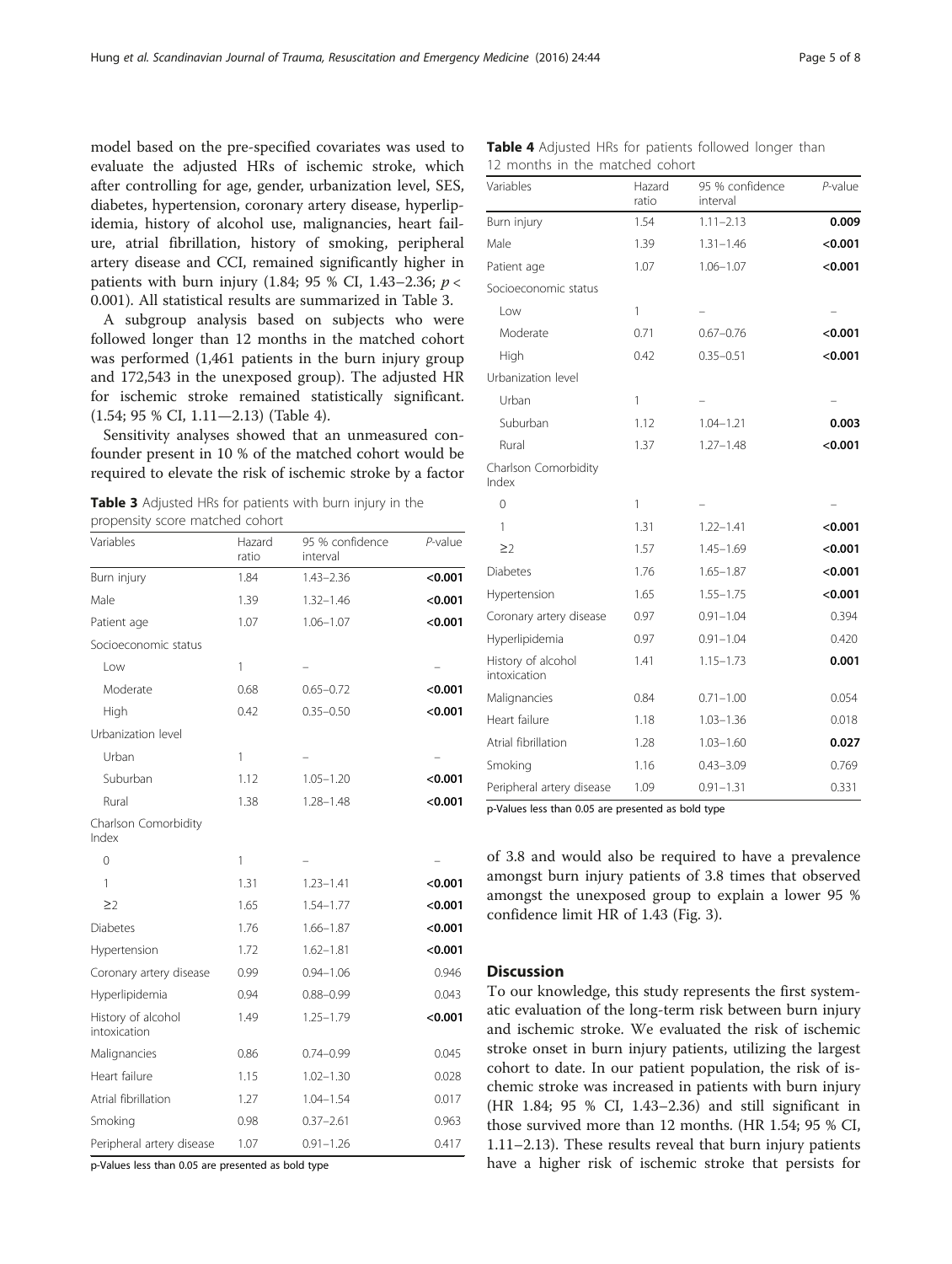<span id="page-5-0"></span>

more than one year post-injury. Burn injury prevention may therefore not only reduce the incidence of acute complications, but also ameliorate associated long-term morbidities.

Several hypotheses may be proposed to explain the higher risk of ischemic stroke in burn injury patients when compared to the general population. First, it is known that watershed stroke may occur in patients with compromised hemodynamic status [[21, 22](#page-7-0)], and hypovolemia associated with the acute stage of burn injury patients may therefore account for the increased risk of stroke. Secondly, acute infection, a common complication in patients hospitalized with burn injury, may result in endothelial dysfunction, coagulopathy or direct platelet activation that may trigger or promote the cellular cascades associated with the onset of ischemic stroke [[23, 24\]](#page-7-0). Finally, a hypercoagulable state known to occur during the post-burn recovery phase [[25\]](#page-7-0) may also elevate the risk for the development of stroke in patients with burn injury [[26\]](#page-7-0).

In our study, we evaluated the risk of ischemic stroke onset in burn injury patients, utilizing the largest cohort to date. The database was representative of the whole

population of the country of Taiwan, and loss to followup or selection bias is, therefore, not a relevant concern. In a study by Cho et al. [[10\]](#page-6-0), stroke was reported to be a rare complication in patients admitted with burn injury. We advocate three possible reasons that could explain the discrepant results between their study and ours. First, the younger age of the patients in the Cho et al. [[10\]](#page-6-0) study than those comprising our study cohort may have been associated with reduced pre-existing vascular lesions such as atherosclerosis of brain vessels. Secondly, the patient population reported by Cho et al. [\[10\]](#page-6-0) was enrolled from a single burn center, and the possibility exists that improved care (when compared to our patients from the general population) may have reduced the onset of medical complications. Finally, the severity of injury in patients evaluated by Cho et al., [\[10\]](#page-6-0) may have been more severe, resulting in a reduced detection of stroke onset.

Another strength of the present study is that we extensively adjusted for possible confounding factors by applying hdPS analysis. In an administrative database, possible risk factors for ischemic stroke (such as functional status or dietary habits) cannot be assessed.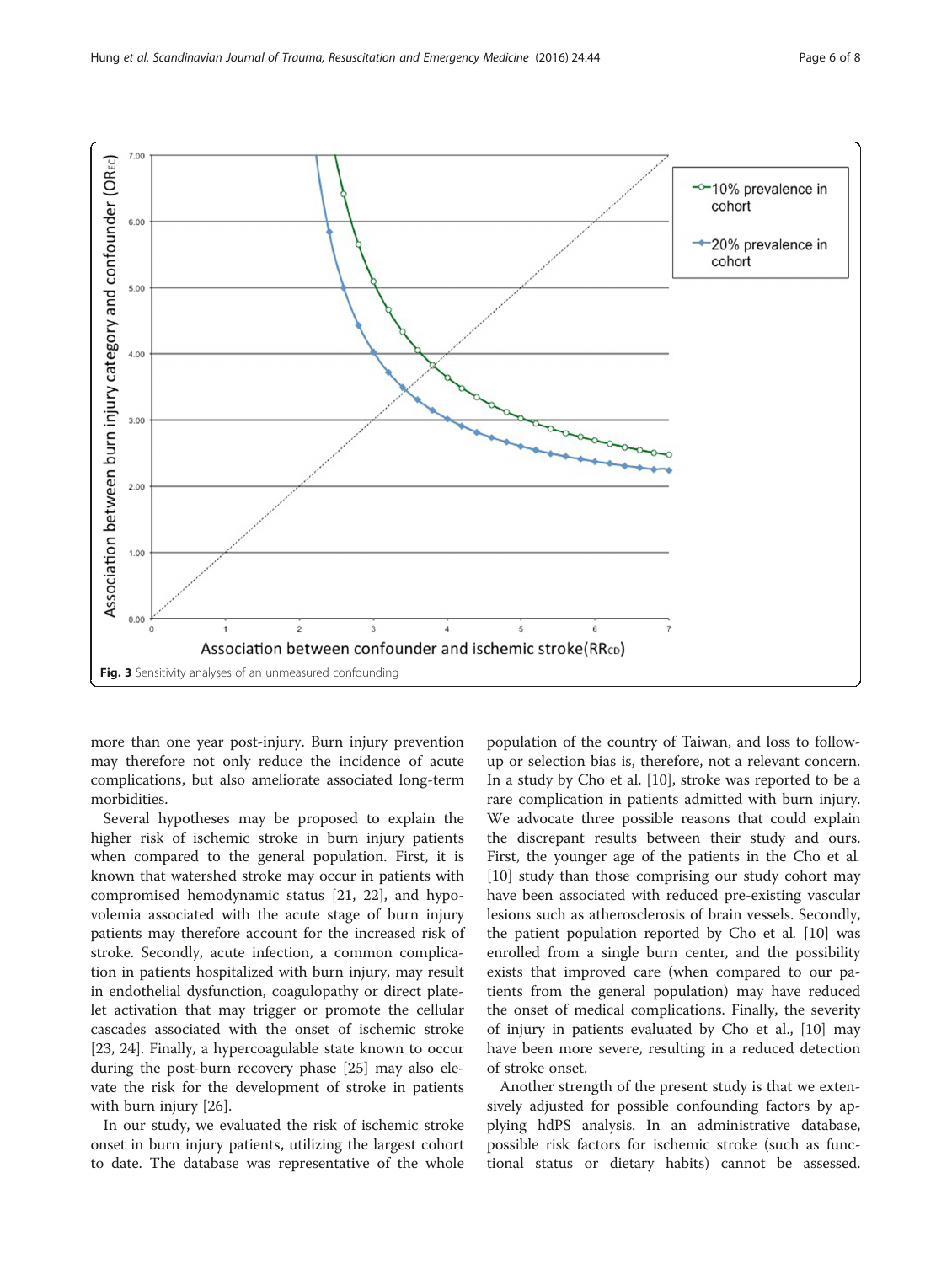<span id="page-6-0"></span>However, a set of proxies may indirectly describe the overall status of patients. This status is viewed through the lenses of the health care system that provides the interventions [\[26\]](#page-7-0). A battery of proxies is a good overall proxy to account for the effect of unobserved confounding factors. The use of a large number of proxy covariates for propensity score estimation is known to effectively control for confounding factors in epidemiologic studies [\[22](#page-7-0)]. In our study, as many as 500 covariates were generated for analysis from the procedure codes, medication records and diagnostic codes recorded up to 2 years before entry of the follow-up data. In this way, we believe our study methods are more robust compared to traditional adjustment methods.

## **Limitations**

Our study was associated with several limitations. We used administrative data to generate our findings and ICD-9-CM codes for defining burn injury and ischemic stroke. These codes are often not as useful for precise operative definitions, since they are primarily used for insurance reimbursement. Thus, it is impossible to accurately determine the sensitivity, specificity, and clinical accuracy of the diagnoses when employing such data. To mitigate the number of false-positive cases, the inclusion criteria for burn injury and ischemic stroke patients were restricted to only those patients who had been hospitalized. The high PPVs that we observed validated the selection process, despite the size of our study and the use of a local database.

In the present study, the relationship between the affected body region(s) and risk of ischemic stroke in burn injury patients was not evaluated because we were able to obtain only limited information from the administrative database. Individual studies will be required to determine whether HRs differ significantly among different body regions (e.g., head versus torso).

In our study, subgroup analyses in patients with severe burn injuries to evaluate the severity-response effects were not performed. As mentioned previously, severe burn patients may have more comorbid risk factors (e.g., restricted mobility and higher mortality), possibly precluding ischemic stroke diagnosis.

Finally evaluation of other possible risk factors of burn injuries and ischemic stroke by the matched cohort method was complicated by the use of propensity score analyses to adjust for possible confounders. Although extensive adjustments for many possible covariates were made, the possibility of the presence of unmeasured confounders and overmatching bias remain. However, the adjusted HR for ischemic stroke in burn injury was sufficiently significant to indicate that the residual confounders may be unable to completely account for the results.

## Conclusion

The risk of ischemic stroke is significantly higher in patients hospitalized with burn injury than in the general population, and these risks may extend longer than expected.

#### Competing interests

The authors declare that they have no competing interests.

#### Authors' contributions

TYH, manuscript formation. YKL, study supervision and manuscript formation. MYH, data analysis and study supervision. CYH, data analysis. YCS, analysis and interpretation. All authors read and approved the final manuscript.

#### Acknowledgements

The abstract of the manuscript can be cited in the link below: [http://](http://ccforum.com/content/19/S1/P470/) [ccforum.com/content/19/S1/P470/](http://ccforum.com/content/19/S1/P470/).

#### Author details

<sup>1</sup> Emergency Department, Zhongxing Branch of Taipei City Hospital, Taipei Taiwan. <sup>2</sup>School of Medicine, Tzu Chi University, Hualien, Taiwan. <sup>3</sup>Emergency Department, Dalin Tzu Chi Hospital, Buddhist Tzu Chi Medical Foundation, No. 2, Minsheng Rd., Dalin Township, Chiayi County 622, Taiwan, R.O.C. 4 Department of Emergency Medicine, Mackay Memorial Hospital, Taipei, Taiwan. <sup>5</sup> Department of Public Heath, National Taiwan University, Taipei Taiwan.

### Received: 23 May 2015 Accepted: 4 April 2016 Published online: 06 April 2016

#### References

- 1. Ingall T. Stroke–incidence, mortality, morbidity and risk. J Insur Med. 2004; 36(2):143–52. Epub 2004/08/11.
- Feigin VL, Lawes CM, Bennett DA, Anderson CS. Stroke epidemiology: a review of population-based studies of incidence, prevalence, and casefatality in the late 20th century. Lancet Neurol. 2003;2(1):43–53. Epub 2003/ 07/10.
- 3. Ma VY, Chan L, Carruthers KJ. Incidence, prevalence, costs, and impact on disability of common conditions requiring rehabilitation in the United States: stroke, spinal cord injury, traumatic brain injury, multiple sclerosis, osteoarthritis, rheumatoid arthritis, limb loss, and back pain. Arch Phys Med Rehabil. 2014;95(5):986–95.e1. Epub 2014/01/28. doi: [10.1016/j.apmr.2013.10.](http://dx.doi.org/10.1016/j.apmr.2013.10.032) [032.](http://dx.doi.org/10.1016/j.apmr.2013.10.032) PubMed PMID: 24462839; PubMed Central PMCID: PMCPmc4180670.
- 4. Hsieh FI, Chiou HY. Stroke: morbidity, risk factors, and care in taiwan. J Stroke. 2014;16(2):59–64. doi[:10.5853/jos.2014.16.2.59.](http://dx.doi.org/10.5853/jos.2014.16.2.59) PubMed PMID: 24949310, PubMed Central PMCID: PMC4060269.
- Brusselaers N, Monstrey S, Vogelaers D, Hoste E, Blot S. Severe burn injury in Europe: a systematic review of the incidence, etiology, morbidity, and mortality. Crit Care. 2010;14(5):R188. doi:[10.1186/cc9300.](http://dx.doi.org/10.1186/cc9300) PubMed PMID: 20958968, PubMed Central PMCID: PMC3219295.
- 6. Winkelman MD, Galloway PG. Central nervous system complications of thermal burns. A postmortem study of 139 patients. Medicine. 1992;71(5): 271–83. Epub 1992/09/01.
- 7. Syrjanen J. Infection as a risk factor for cerebral infarction. Eur Heart J. 1993; 14(Suppl K):17–9. Epub 1993/12/01.
- 8. Sebastian R, Ghanem O, DiRoma F, Milner SM, Price LA. Pulmonary embolism in burns, is there an evidence based prophylactic recommendation? Case report and review of literature. Burns. 2014. Epub 2014/08/15. doi: [10.1016/j.burns.2014.06.018.](http://dx.doi.org/10.1016/j.burns.2014.06.018)
- 9. Bang OY, Seok JM, Kim SG, Hong JM, Kim HY, Lee J, et al. Ischemic stroke and cancer: stroke severely impacts cancer patients, while cancer increases the number of strokes. J Clin Neurol (Seoul, Korea). 2011;7(2):53–9. Epub 2011/07/23. doi: [10.3988/jcn.2011.7.2.53](http://dx.doi.org/10.3988/jcn.2011.7.2.53). PubMed PMID: 21779292; PubMed Central PMCID: PMCPmc3131539.
- 10. Cho SJ, Minn YK, Kwon KH. Stroke after burn. Cerebrovasc Dis (Basel, Switzerland). 2007;24(2–3):261–3. doi[:10.1159/000104488](http://dx.doi.org/10.1159/000104488). Epub 2007/07/17. 11. National Health Insurance Database 2014 [cited 2014 April 9]. Available
- from:<http://w3.nhri.org.tw/nhird/en/ind>.
- 12. Lee YK, Lee CC, Chen CC, Wong CH, Su YC. High risk of 'failure' among emergency physicians compared with other specialists: a nationwide cohort